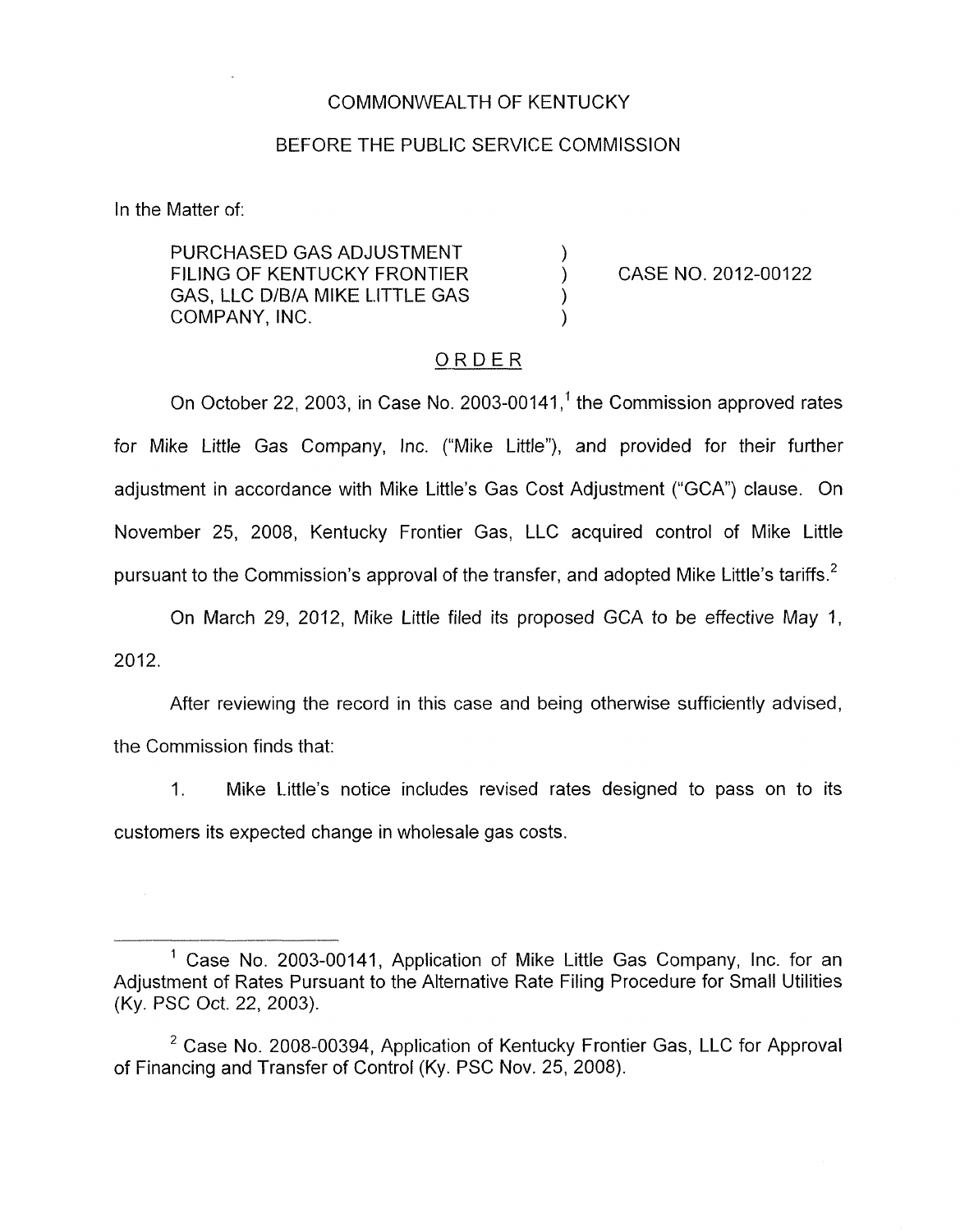2. Mike Little's notice sets out an Expected Gas Cost ("EGC") of \$4.2604 per Mcf, which is a decrease of \$.5662 per Mcf from the previous EGC of \$4.8266 per Mcf.

3. Mike Little's notice sets out no current quarter Refund Adjustment ("RA") and it had no RAs from previous quarters.

4. Mike Little's notice sets out a current quarter Actual Adjustment ("AA") of (\$.2646) per Mcf. Mike Little's total AA of (\$.3670) per Mcf is an increase of \$.2214 per Mcf from the previous total AA of (\$.5884) per Mcf.

*5.* Mike Little's GCA rate is \$3.8934 per Mcf, which is a decrease of \$.3448 per Mcf from the previous rate of \$4.2382 per Mcf.

6. The rates in the Appendix to this Order are fair, just, and reasonable, and should be approved for billing for service rendered by Mike Little on and after May 1, 2012.

IT IS THEREFORE ORDERED that:

1. The rates in the Appendix attached hereto and incorporated herein are approved for billing for service rendered on and after May 1, 2012.

2. Within 20 days of the date of this Order, Mike Little shall file its revised tariffs with this Commission setting out the rates approved herein and reflecting that they were approved pursuant to this Order.

-2- Case No. 2012-00122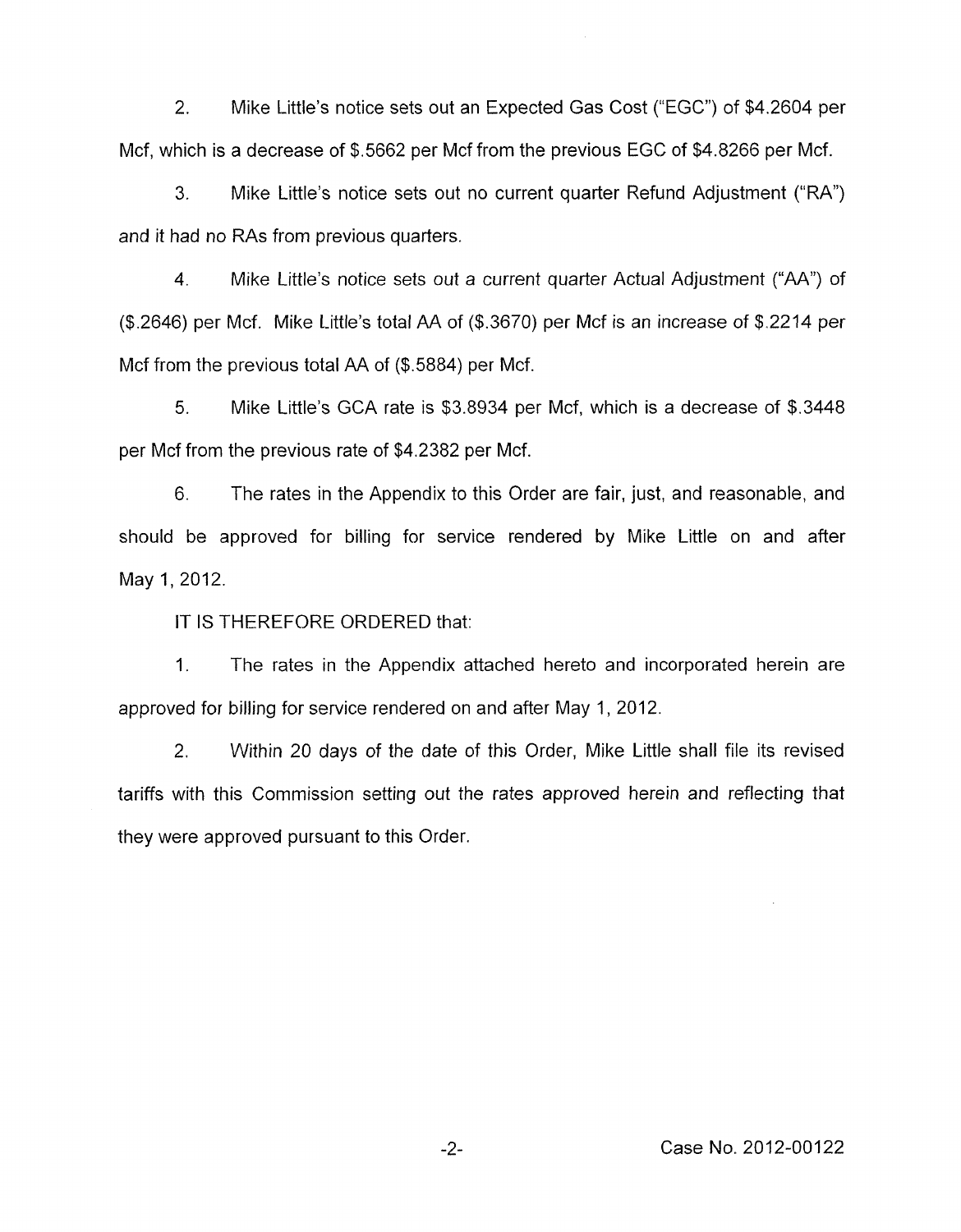## APPENDIX

# APPENDIX TO AN ORDER OF THE KENTUCKY PUBLIC SERVICE COMMISSION IN CASE NO. 2012-00122 DATED APR 2 4 2012

The following rates and charges are prescribed for the customers in the area served by Mike Little Gas Company, Inc. All other rates and charges not specifically mentioned herein shall remain the same as those in effect under authority of the Commission prior to the effective date of this Order.

| Commission prior to the effective date of this Order. |                    |                                     |                      |
|-------------------------------------------------------|--------------------|-------------------------------------|----------------------|
|                                                       | <b>Base Rate</b>   | <b>Gas Cost</b><br>Recovery<br>Rate | Total                |
| First 1 Mcf - Minimum Bill<br>Over 1 Mcf              | \$5.50<br>\$4.3271 | \$3.8934<br>\$3.8934                | \$9.3934<br>\$8.2205 |

 $\sim$ 

 $\mathcal{L}$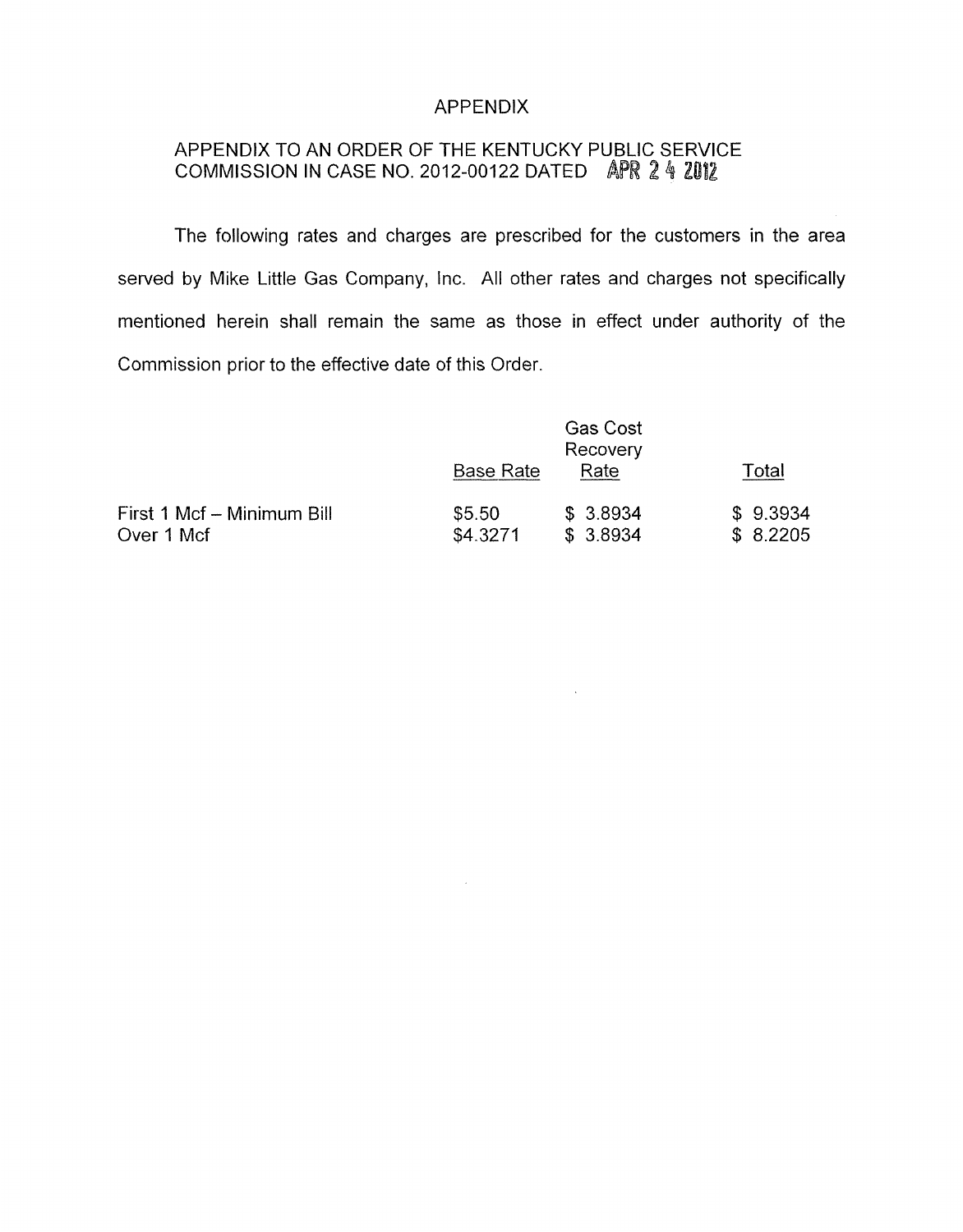By the Commission



 $\sim$ 

**ATTEST** p Director E:

Case No. 2012-00122